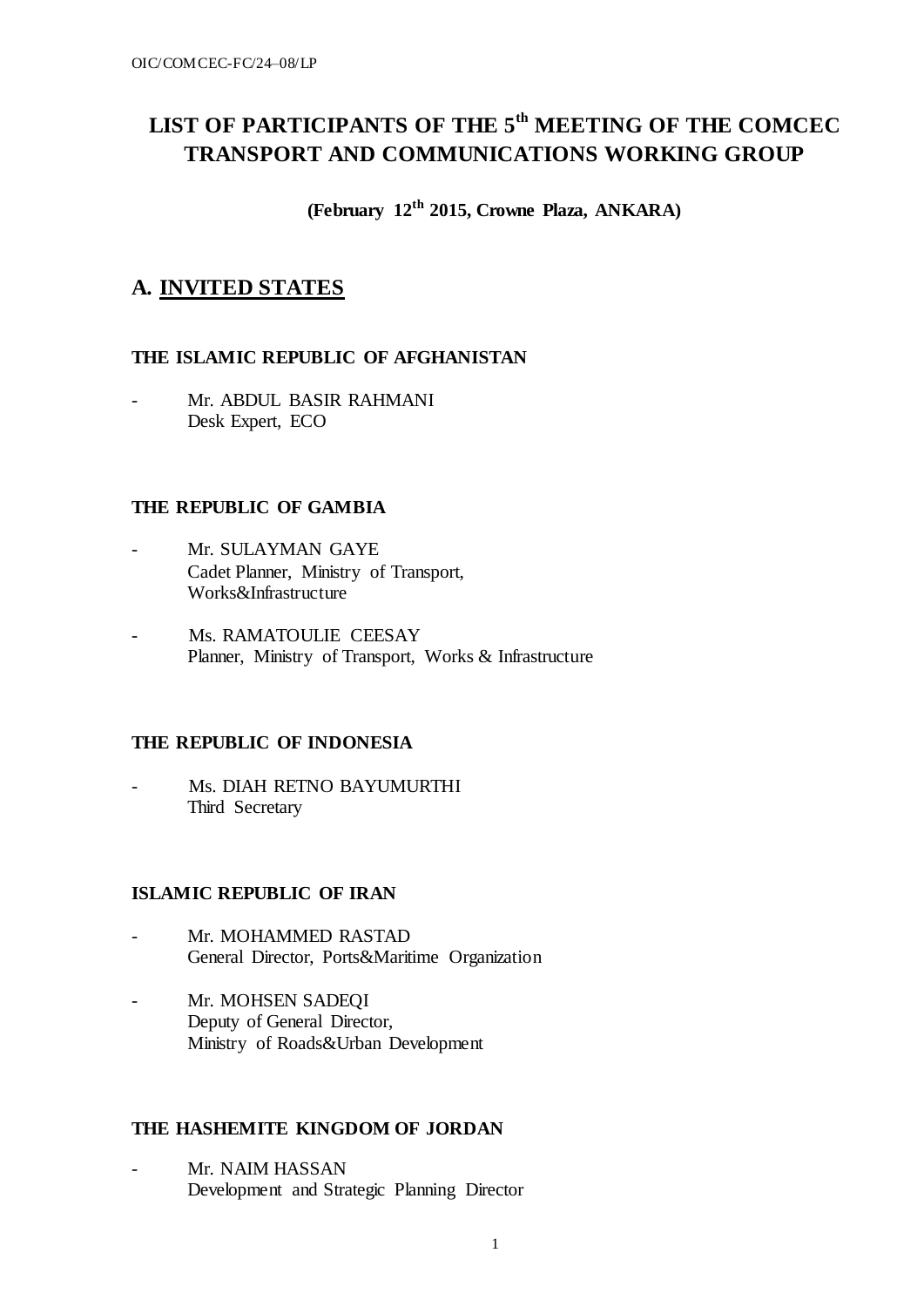Mr. MOHAMMAD DARDASAWI Port Expert

# **MALAYSIA**

- Mr. ABDULLAH YUSUFF BASIRON Undersecretary Maritime Division, Ministry of Transport
- Mr. MUHAMMAD RAZIF AHMAD General Manager, Johor Port Authority

### **THE KINGDOM OF MOROCCO**

- Mr. RIDOVAN BOULAICH Interim Director, Tanger Med Port Authority
- Mr. SANAE EL AMRANI Head of the Planning and Funding Division

### **REPUBLIC OF MOZAMBIQUE**

- Mr. PEDRO MIGUEL MURRERIUNA Head of Department of Cooperation
- Mr. CARLOS XAVIER ISIDORO General Director, Ministry of Transport and Communications
- Mr. MARILIA JORGE Head of Department of Cooperation
- Mr. ILIDIO MATOLA CFM, Mozambique Ports and Railways

# **KINGDOM OF SAUDI ARABIA**

Mr. KHALED AL GHAYTH Director, Studies Dept.

### **REPUBLIC OF SURINAME**

Ms. ESTREA NOORDZEE Ministry of Transport, Communication and Tourism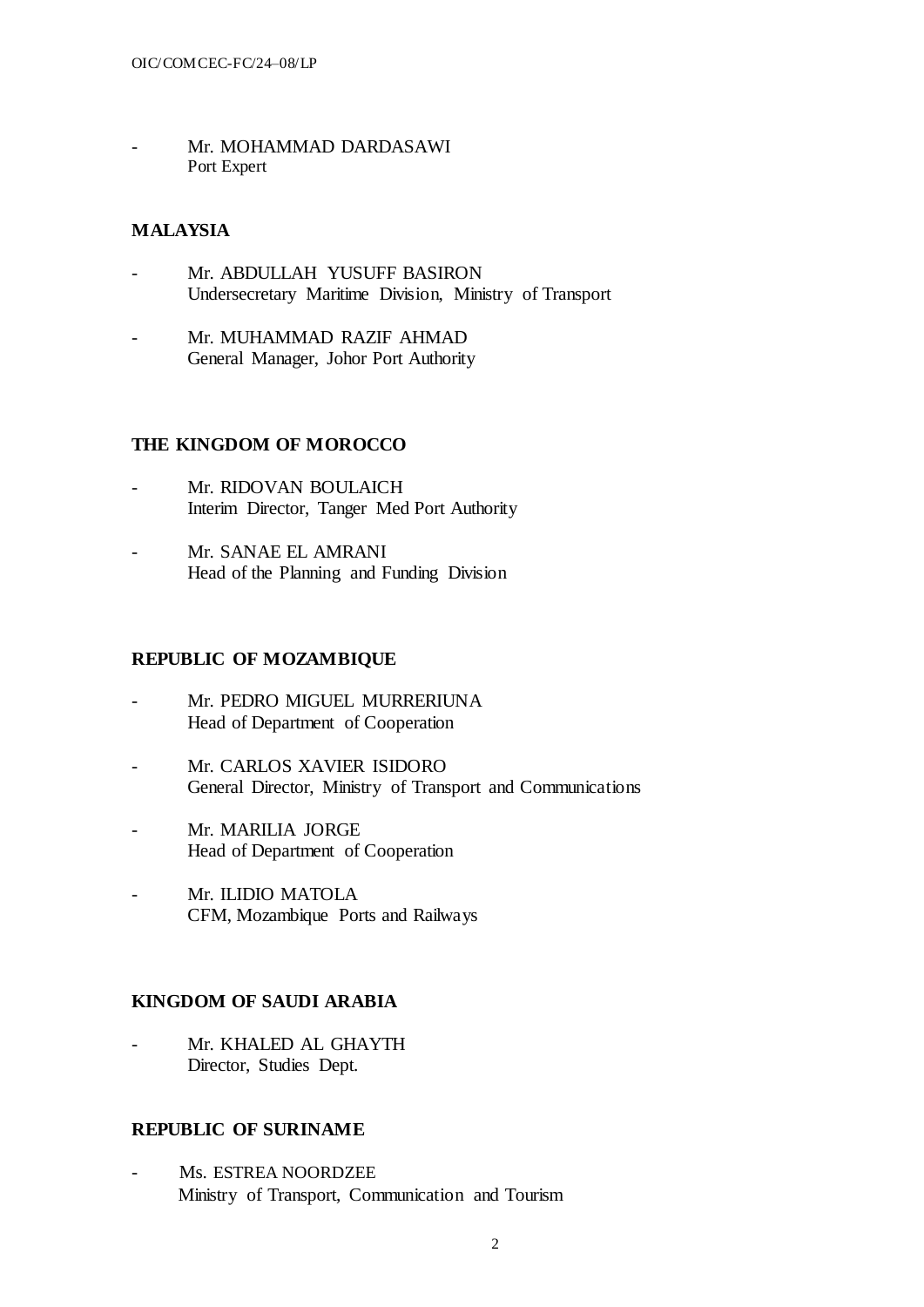# **REPUBLIC OF TURKEY**

- Mr. MUSTAFA ÇALIŞKAN General Director, Ministry Transport, Maritime Affairs& Communication
- Mr. AHMET TELLİ Third Secretary, Ministry of Foreign Affairs
- Mr. EMRE DİNÇER Head of Department, Ministry Transport, Maritime Affairs& Communication
- Mr. HIDIR İLYAS KARABIYIK Expert, Ministry Transport, Maritime Affairs& Communication
- Ms. EDA BURCU BULUT EU Expert

# **B. INVITED INSTITUTIONS**

### **ISLAMIC DEVELOPMENT BANK (IDB)**

Mr. MURAD GURMERIC Senior Transport Specialist

# **ORGANISATION OF THE ISLAMIC SHIPOWNERS' ASSOCIATION (OISA)**

Mr. MOHAMMAD ZAFAR BHATTI Director Finance, Secretary Executive Committee

# **STATISTICAL, ECONOMIC AND SOCIAL RESEARCH AND TRAINING CENTER FOR ISLAMIC COUNTRIES (SESRIC)**

Mr. FADI ABDULLAH FARASIN Researcher

#### **UNITED NATIONS CONFERENCE ON TRADE AND DEVELOPMENT (UNCTAD)**

Mr. VINCENT VALENTINE Officer-in-Charge Transport Section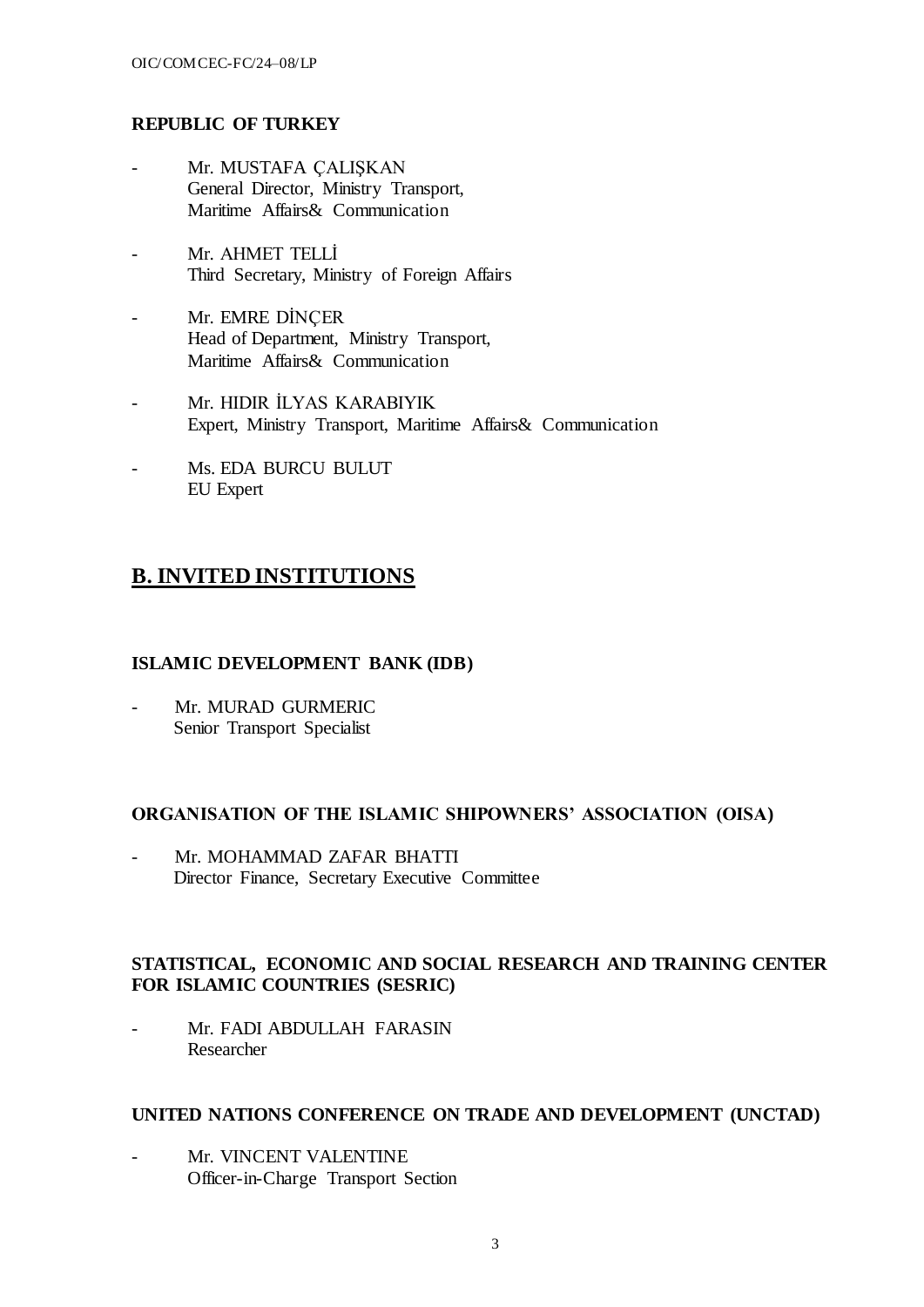### **PRIVATE SECTORS**

- Mr. ERIK LAMPINEN Business Development Manager, Hogia Transport Systems
- Mr. DINESH SHARMA Senior Manager, Drewry Shipping Consultants
- Mr. KHALID BICHOU President, Khalid Bichou & Associates Ltd.

# **C. COMCEC COORDINATION OFFICE**

- Mr. M.METİN EKER Director General, Head of COMCEC Coordination Office
- Mr. MUSTAFA TEKİN Head of Department
- Mr. FATİH KAYA Head of Department
- Mr. ALİ İŞLER Expert
- Mr. DENİZ GÖLE Expert
- Mr. NİHAT AKBALIK Assistant Expert
- Mr. KAĞAN AKDOĞAN Assistant Expert
- Mr. HASAN YENİGÜL Assistant Expert
- Ms. HANDE ÖZDEMİR Coordinator of Registration Office
- Ms. HAVVA KÖSEOĞLU Assistant of Registration Office
- Ms. GÜL SAYIN Coordinator of Documentation Center
- Mr. OZAN LİF Assistant of Meeting Rooms